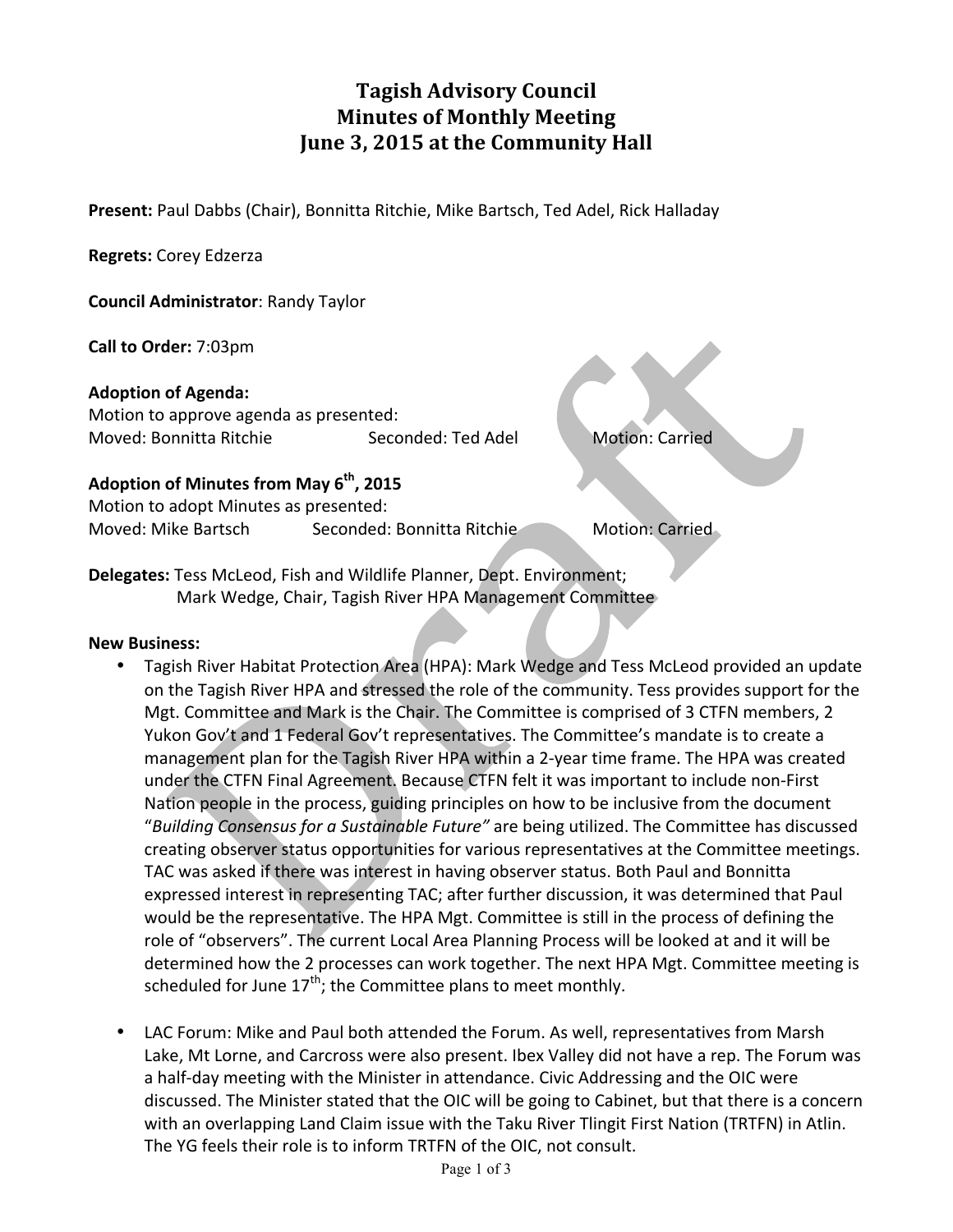LAC's membership with AYC was also discussed. It was noted that Ibex is no longer a member of AYC. Mike voiced his opinion that TAC does not receive enough benefit from the \$500 membership because it only has "observer" status and most AYC discussion does not pertain to LACs. Other LACs have discussed discontinuing their membership as well. It was noted that all LACs combined would be the  $2<sup>nd</sup>$  largest community in Yukon. It was suggested that perhaps a consortium of LACs could have a single vote at AYC. Mike feels this still is not effective because items being voted on do not apply to LACs. It is felt that the existing LAC Forum provides better opportunity.

• AYC Membership: further discussion pursued regarding TAC's membership with AYC. Mike proposed to discontinue TAC's membership with AYC effective June  $30<sup>th</sup>$ , 2015.

Motion to discontinue TAC's AYC membership effective June  $30<sup>th</sup>$ , 2015 was proposed: Moved: Mike Bartsch Seconded: Bonnitta Ritchie

Paul proposed to amend the motion: upon expiry of the first 6 months of the 2015 membership, and when the invoice for the remainder of the year is received, that a formal vote take place to determine if TAC continues being a member of AYC.

Moved: Paul Dabbs Seconded: Bonnitta Ritchie Motion: Carried (Mike opposed)

• Tagish Community Market Society-Funding Request: request letter was presented and discussed.

Motion to contribute up to \$500 based on submitted receipts: Moved: Bonnitta Ritchie Seconded: Ted Adel Motion: Carried

- Canada 150 Community Infrastructure Program: Because this program is geared toward recreational projects, it has been determined that TAC will not be applying for funding, but could instead support TCA's application.
- Trans Canada Trail Invitation: letter to Paul inviting him to be a "TCT *Champion"* was presented and discussed. It was noted that Tagish is on the trail and this has been discussed during the LAP process. It was felt that it could be important to accept the invitation as a way to raise the profile of the community. Paul will contact them for more info.

## **Old Business:**

- Community Well: commissioning is scheduled for the end of this month and expected to be in operation in July. No problems have been identified to date. It was discussed that there could be congestion for the fire trucks as the old facility is still in place. It is unclear if the old facility will be removed or remain in place for use by the Volunteer Fire Dept. Paul will find out if the old well will be decommissioned or left in place for firehall usage. It was asked how the opening of the new well would be advertised.
- OIC update: previously discussed
- Local Area Planning update-Paul: the first community meeting was held on Saturday with a good turnout; a second meeting was held in Carcross today. The consultant will compile the results of these meetings, which will be presented during the upcoming LAP Planning Week scheduled for June 28th-July 6th. The next Committee meeting is scheduled for June 9th.